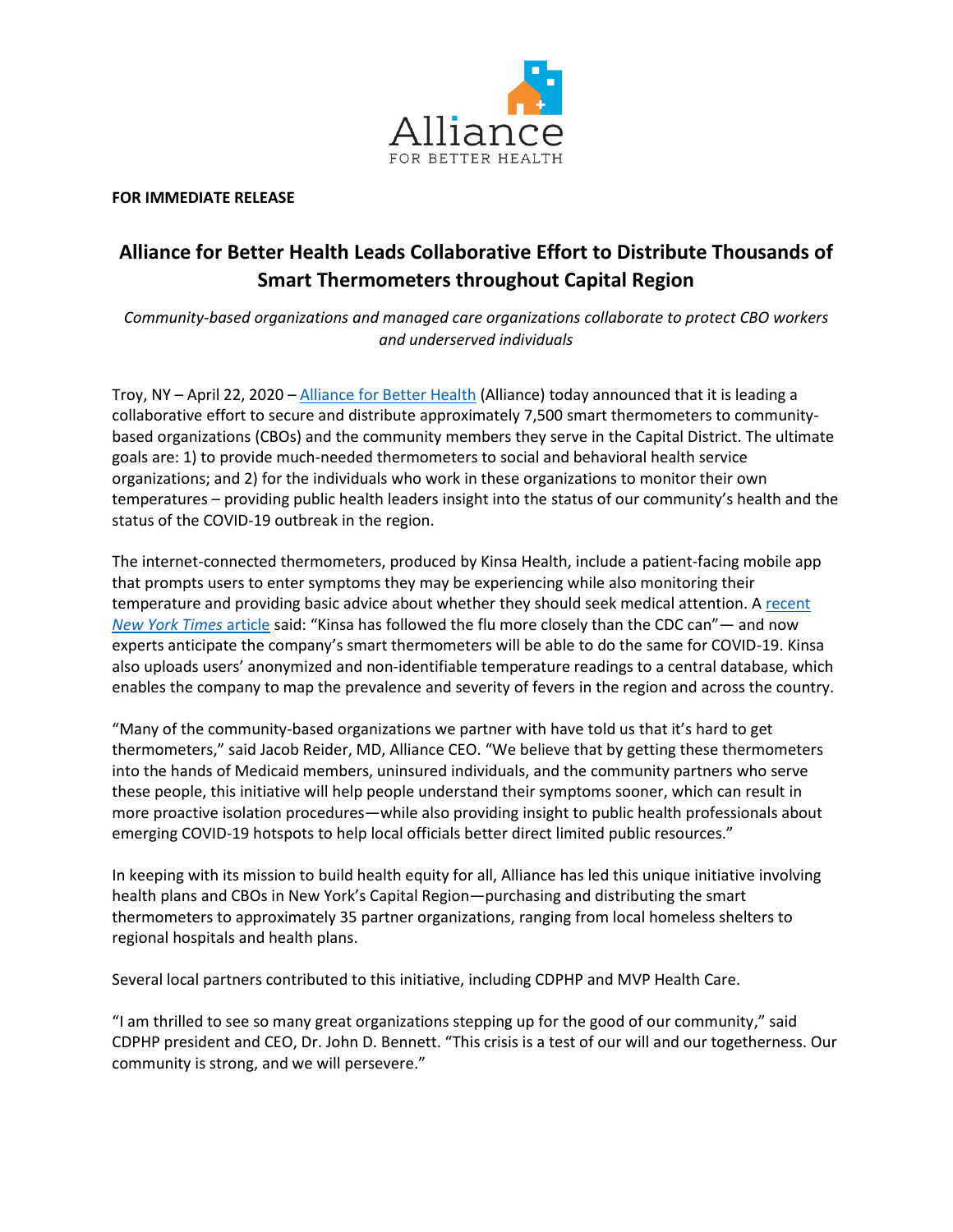

"During these unprecedented times, it is our responsibility to support our communities as they navigate through the impact of COVID-19," said MVP Health Care's Senior Leader for Community Engagement, Ellen Sax. "Thermometers, masks, and other resources are key in keeping the region's front line providers and most vulnerable healthy and safe, and we applaud Alliance for their efforts on this initiative."

While a number of the thermometers will go directly to the underserved, the vast majority will be distributed to workers at the CBOs—such as food pantries and organizations that assist with education and housing—that provide valuable social support to those at-risk during a time when continuity of services are needed more than ever before. Northern Rivers Family of Services is one of these CBOs.

"Northern Rivers Family of Services is distributing these valuable health tools to families served by our Early Learning Center in Schenectady. These families are challenged by poverty along with a lack of services in their community, and by providing this resource, we hope to better understand and improve public health for those who need it most," said William Gettman, CEO of Northern Rivers.

In addition to providing critical access to the smart thermometers, Alliance has launched several other projects aimed at improving health equity during the COVID-19 pandemic and beyond, including:

- Purchasing and donating 425 Zoom licenses and more than 40 laptops for community-based partner organizations to enable continuity and coordination of social services across the community
- Developing [a COVID-19 resource page](https://abhealth.us/covid-19-resources-and-quick-links/) that centralizes important pandemic-related information in one location and helps partner organizations request assistance from Alliance
- Securing approximately 20,000 surgical masks for 26 partner organizations that were unable to locate a viable vendor
- Hosting community hours via video conference to strengthen connections between Alliance and its partner CBOs

"What makes Alliance for Better Health's mission-based model work is the fact that all of us behavioral health providers, managed care organizations, medical care provider organizations, and social care providers—are all in this together," Dr. Reider said. "The work we are doing for people may have changed a bit in light of COVID-19—but what hasn't changed is our combined commitment to address social needs before they turn into medical problems so that we can build health equity for all."

## **About Alliance for Better Health**

[Alliance for Better Health](https://abhealth.us/) (Alliance) engages medical, behavioral, and social service providers in developing innovative solutions to promote the health of people and communities, with a goal of transforming the care delivery system into one that incentivizes health and prevention. Established in 2015, Alliance and its daughter entity, Healthy Alliance IPA, collaborate with community partners to address social needs – food insecurity, housing assistance, benefits navigation – before they turn into costly medical problems. With more than 100 partner organizations across a six-county area in New York's Tech Valley and Capital Region, Alliance prioritizes *building health equity for all.*